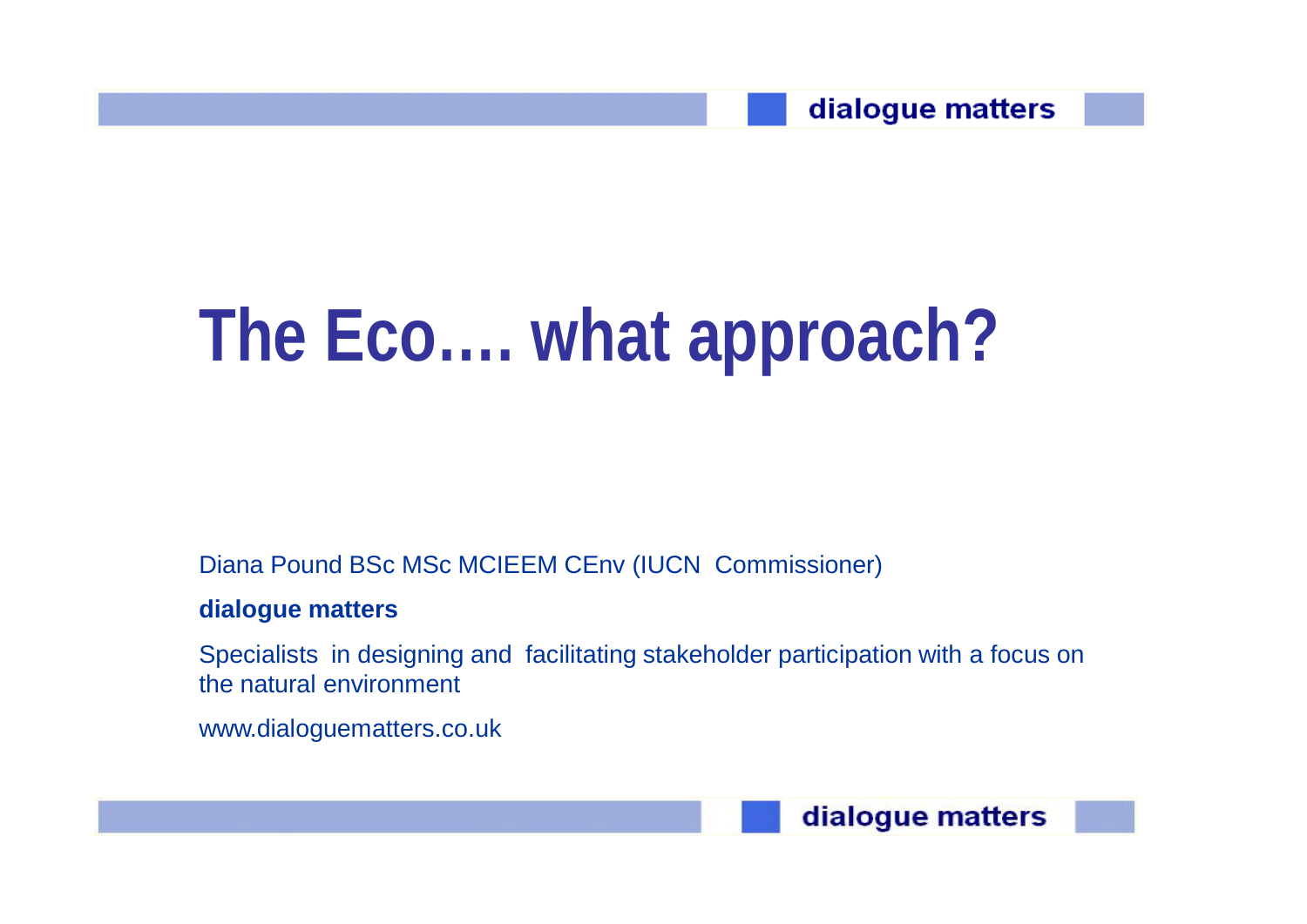#### dialogue matters

## **The way we make decisions affects the outcome**



- **How holistic the decision** making is
- **Who** is involved in deliberating and deciding
- **How information is used**
- **Numerian Structure 19 and 19 and 19 and 19 and 19 and 19 and 19 and 19 and 19 and 19 and 19 and 19 and 19 and 19 and 19 and 19 and 19 and 19 and 19 and 19 and 19 and 19 and 19 and 19 and 19 and 19 and 19 and 19 and 19 and** consideration
- **How we make decisions**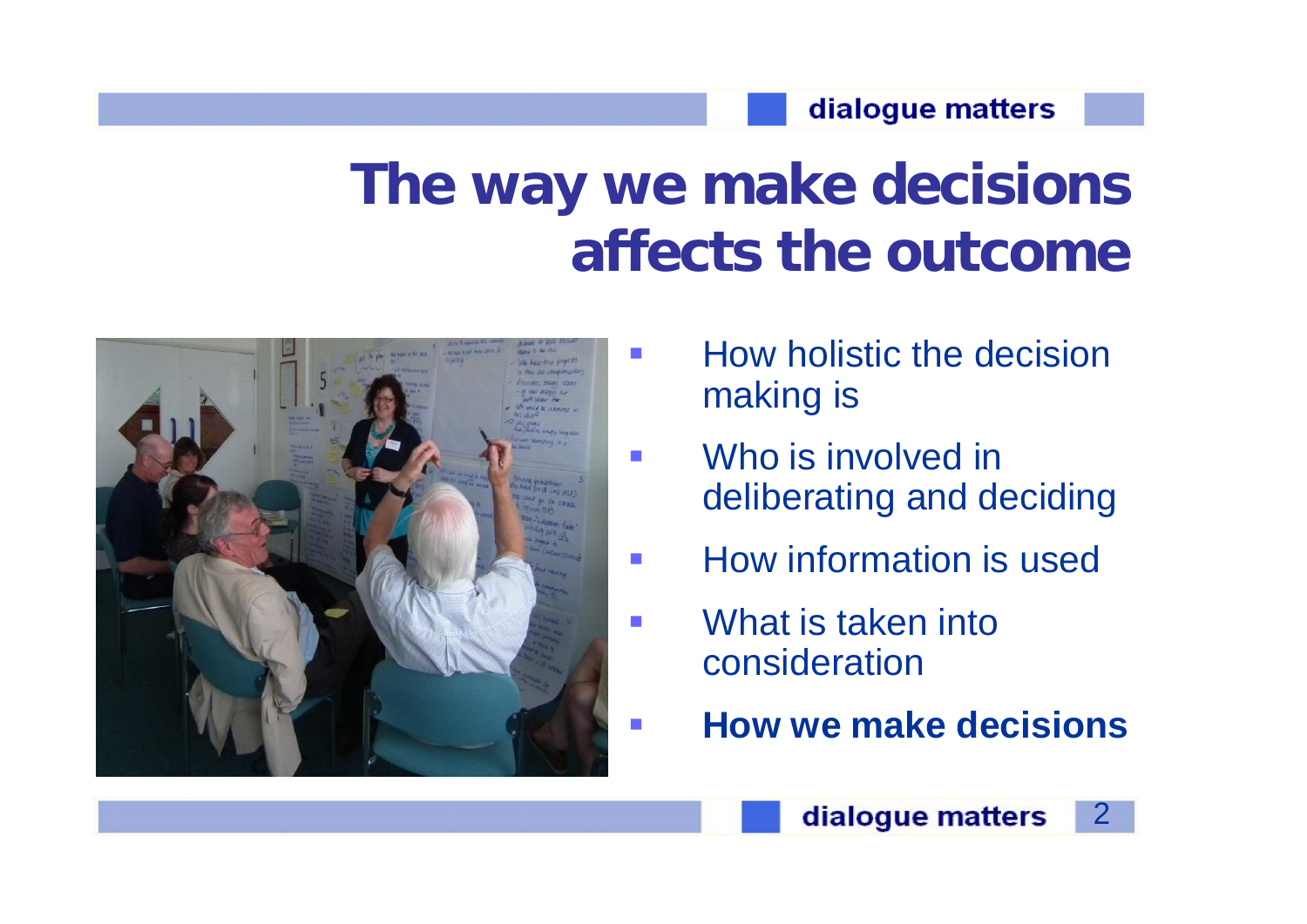#### dialogue matters

## **Decision theory is wrong!**

| $\lambda$<br>WOW !<br><b>OH</b><br><b>PARADIGM SHIFT</b> | <b>Rationalist view</b>                       | <b>Reality</b>                                                      |
|----------------------------------------------------------|-----------------------------------------------|---------------------------------------------------------------------|
|                                                          | <b>Rational optimisers</b>                    | <b>Not Rational</b>                                                 |
|                                                          | <b>Conscious mind</b>                         | <b>Subconscious mind</b>                                            |
|                                                          | Packaged data and<br>evidence                 | Information contextual,<br>dynamic and preferences<br>alter         |
|                                                          | <b>Logical analysis</b>                       | Innate biases, norming,<br>emotions, assumptions,<br>rules of thumb |
|                                                          | <b>Invest in better data</b><br>and modelling | <b>Invest in better</b><br>decision processes                       |
|                                                          |                                               |                                                                     |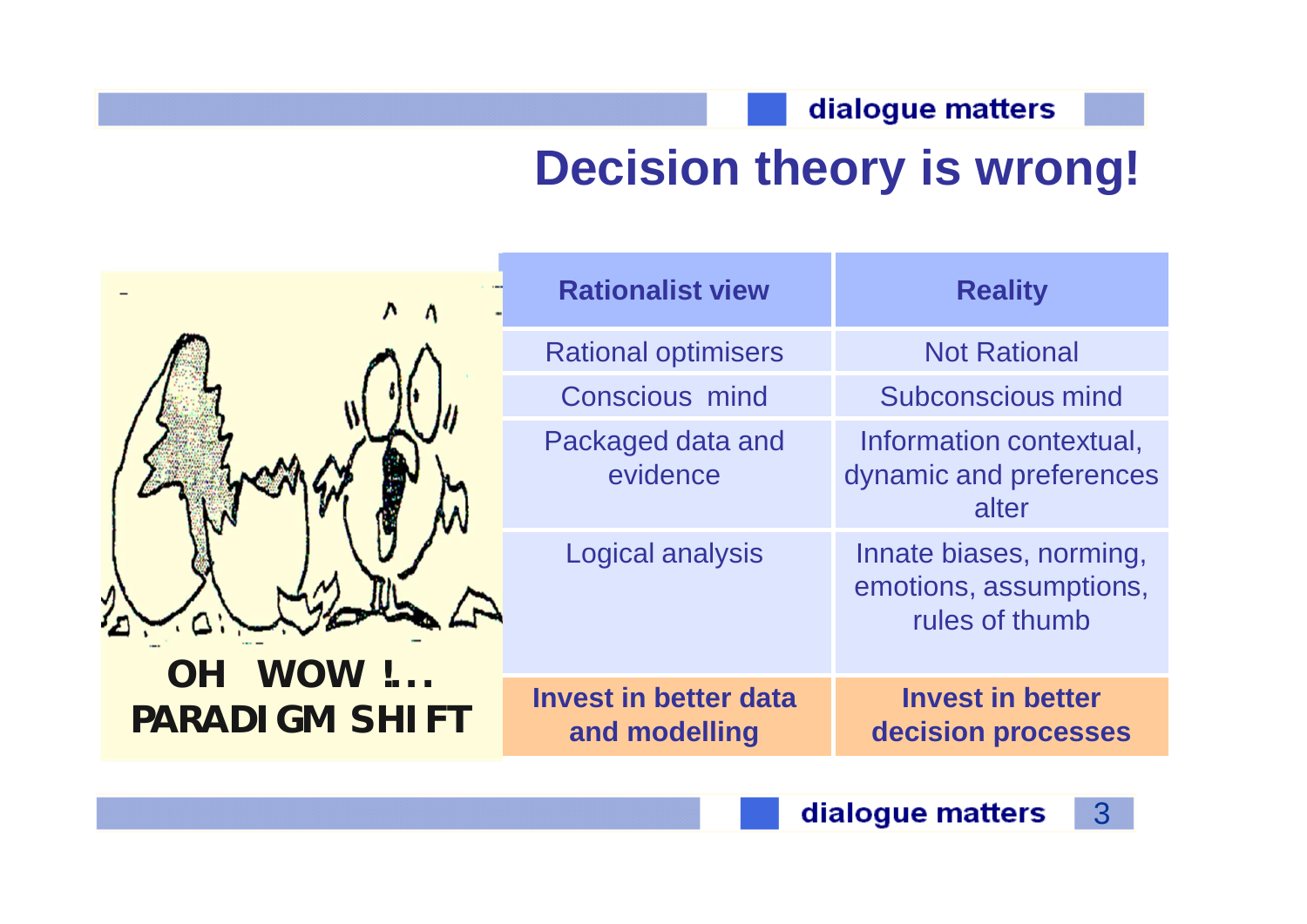**Ecosystem Services - a telling quote** 

*" we got to numbers but ….. if you put a value on something it doesn't tell you what to do or how to do it"*

*Project officer* 

*reporting on an Ecosystem Services approach project.*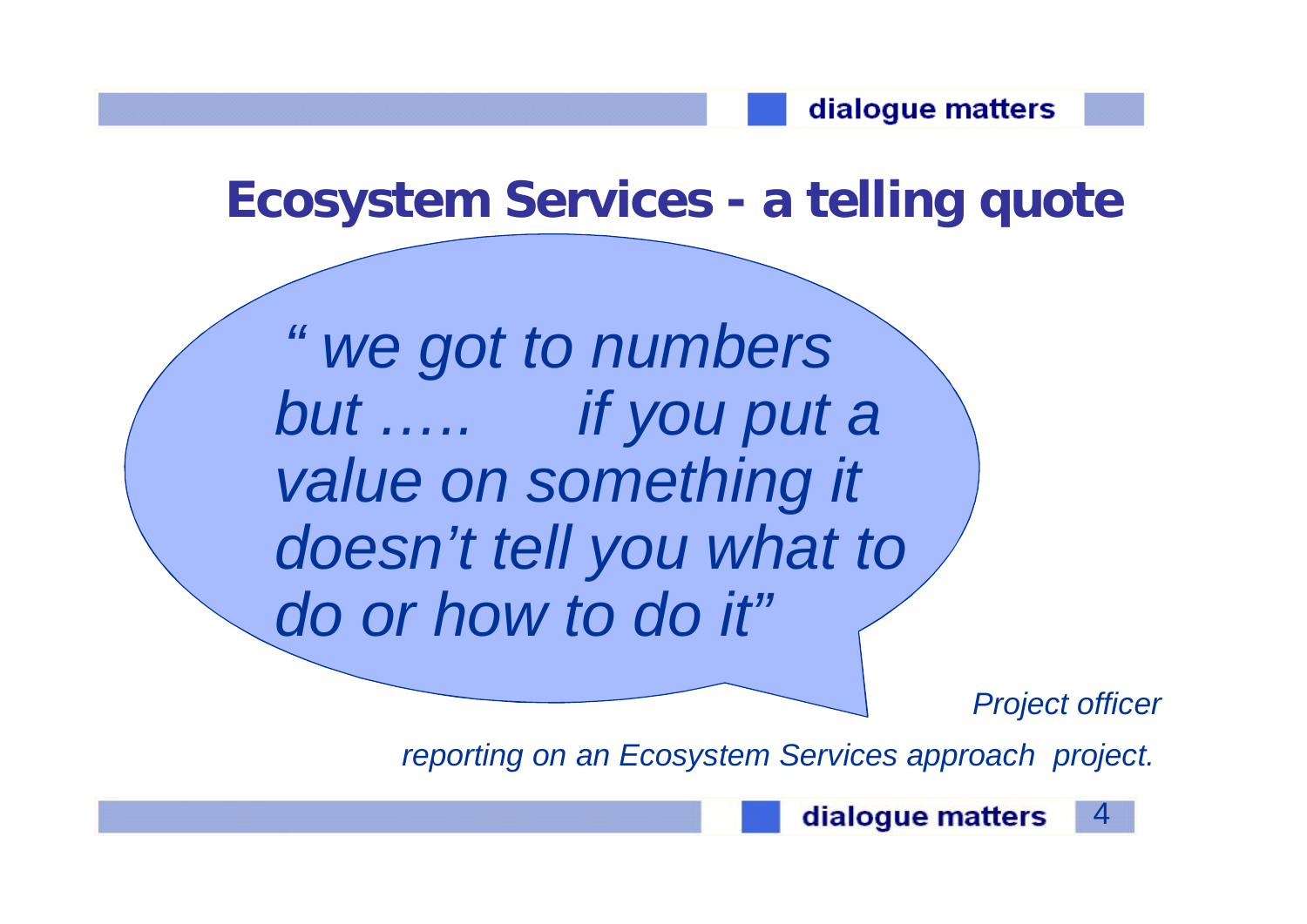#### dialogue matters

### **We fixate on Part of the System, …..and Miss the Whole**

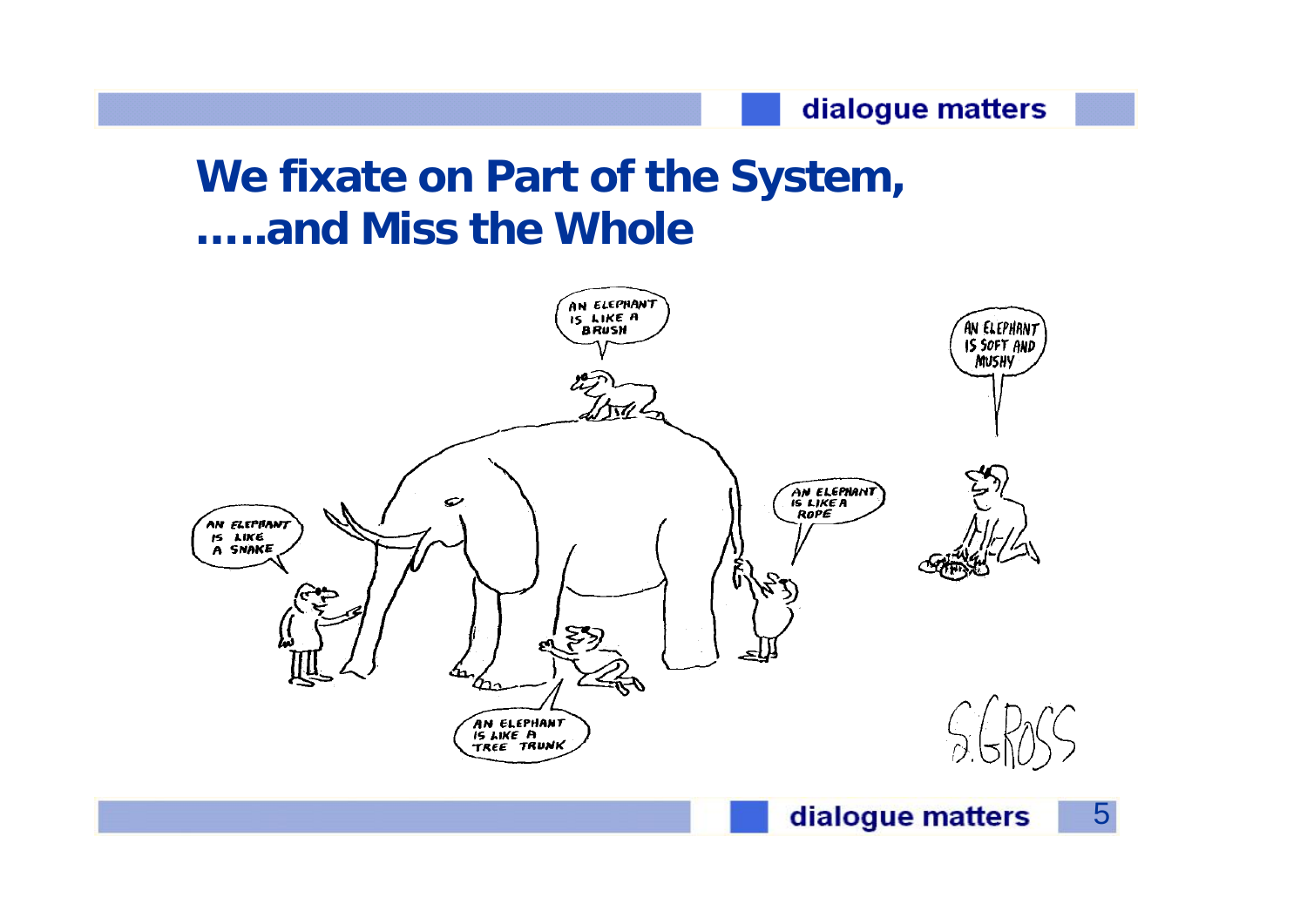### **Focus alters process and role of stakeholders**

|                             | <b>Quantification of services (ES)</b>                                                              | <b>Integrated Management (EcA)</b>                                                                 |
|-----------------------------|-----------------------------------------------------------------------------------------------------|----------------------------------------------------------------------------------------------------|
| Data:                       | Stakeholders generate<br>rankings and valuations for<br>modelling and analysis.                     | <b>Supports stakeholder</b><br>deliberations                                                       |
| <b>Basis:</b>               | Debate and argument                                                                                 | Dialogue and principled<br>negotiation                                                             |
| <b>Type of</b><br>decision: | Trade offs. ie tendency to<br>'either/or' outcomes.                                                 | Holistic, creative solutions,<br>win/win, both /and outcomes                                       |
| Invest in:                  | Ways to quantify services in a<br>comprehensive and<br>meaningful way to inform<br>decision makers. | Designed, integrated, equitable,<br>inclusive and informed<br><b>Consensus Building processes.</b> |